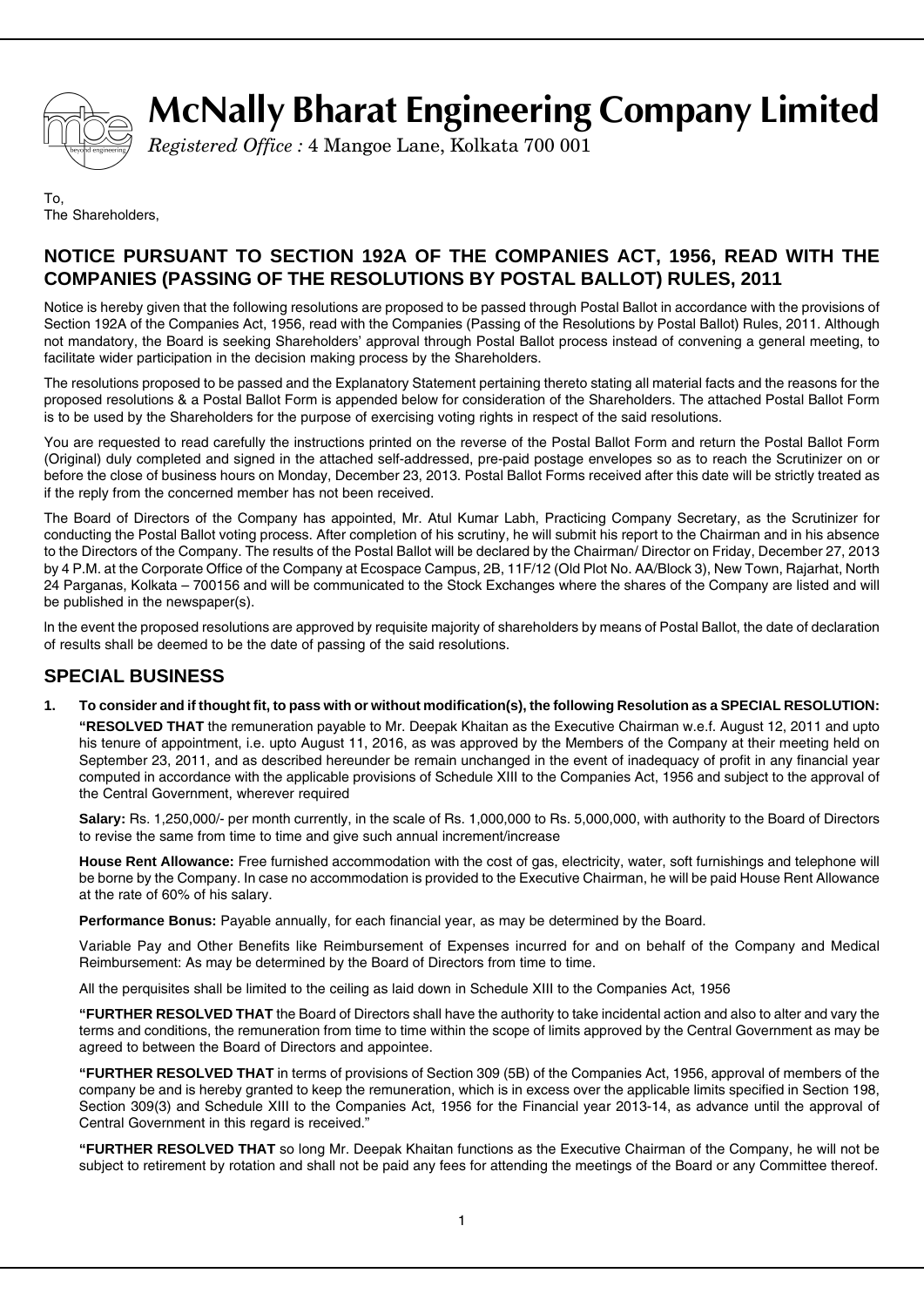**"FURTHER RESOLVED THAT** the aggregate of the Basic Salary, Performance Bonus, Reimbursement, Perquisites, Allowances and other benefits in any financial year shall be within the limits as prescribed from time to time under section 198, 309 and other applicable provisions of the Companies Act, 1956, read with schedule XIII of the said Act as may be for the time being, be in force, or otherwise as may be prescribed by law, and subject to the approval of the Central Government in the event of inadequacy of profit in any financial year, wherever required."

#### **2. To consider and if thought fit, to pass with or without modification(s), the following Resolution as a SPECIAL RESOLUTION:**

**"RESOLVED THAT** the remuneration payable to Mr. Prasanta Kumar Chandra as the Whole Time Director & Chief Operating Officer w.e.f February 14, 2011, as was approved by the Members of the Company at their meeting held on September 23, 2011, and as described hereunder be remain unchanged in the event of inadequacy of profit in any financial year in accordance with the applicable provisions of Schedule XIII of the Companies Act, 1956, and subject to the approval of the Central Government, wherever required."

**Salary:** Rs.290,000/- per month, increased from Rs. 270,000 with effect from April 1, 2011, in the scale of Rs.150,000/ to Rs.750,000/-, with authority to the Board of Directors to revise the same from time to time and give such annual increment/increase.

**Performance Bonus:** Payable annually, for each financial year, as may be determined by the Board.

**Reimbursement:** In addition to the salary and performance bonus payable, the Whole Time Director shall also be entitled to reimbursement of Rs.522,000/- per month, increased from Rs. 486,000 with effect from April 1, 2011, in the scale of Rs.400,000/- to Rs.1,000,000/-.

**Variable Pay and Other Benefits:** As may be determined by the Board of Directors from time to time.

All the perquisites shall be limited to the ceiling as laid down in Schedule XIII of the Companies Act, 1956

"**FURTHER RESOLVED THAT**, the Board of Directors shall have the authority to take incidental action and also to alter and vary the terms and conditions, the remuneration from time to time within the scope of limits approved by the Central Government as may be agreed to between the Board of Directors and appointee.

**"FURTHER RESOLVED THAT** in terms of provisions of Section 309 (5B) of the Companies Act, 1956, approval of members of the company be and is hereby granted to keep the remuneration, which is in excess over the applicable limits specified in Section 198, Section 309(3) and Schedule XIII of the Companies Act, 1956 for the Financial year 2013-14, as advance until the approval of Central Government in this regard is received."

**"FURTHER RESOLVED THAT** so long Mr. Prasanta Kumar Chandra functions as the Whole Time Director & Chief Operating Officer of the Company, he will not be subject to retirement by rotation and shall not be paid any fees for attending the meetings of the Board or any Committee thereof.

**"FURTHER RESOLVED THAT** the aggregate of the Basic Salary, Performance Bonus, Reimbursement, Perquisites, Allowances and other benefits in any financial year shall be within the limits as prescribed from time to time under section 198, 309 and other applicable provisions of the Companies Act, 1956, read with schedule XIII of the said Act as may be for the time being, be in force, or otherwise as may be prescribed by law, and subject to the approval of the Central Government in the event of inadequacy of profit in any financial year, wherever required."

## **3. To consider and if thought fit, to pass with or without modification(s), the following Resolution as a SPECIAL RESOLUTION:**

**"RESOLVED THAT** the remuneration payable to Mr. Prabir Kumar Ghosh as the Whole Time Director & Group Chief Financial Officer w.e.f June 27, 2011 and upto his tenure of appointment, i.e. upto June 26, 2016, as was approved by the Members of the Company at their meeting held on September 23, 2011, and as described hereunder be remain unchanged in the event of inadequacy of profit in any financial year computed in accordance with the applicable provisions of Schedule XIII of the Companies Act, 1956, and subject to the approval of the Central Government wherever required.

**Salary:** Rs.290,000/- per month, in the scale of Rs.150,000/- to Rs.750,000/-, with authority to the Board of Directors to revise the same from time to time and give such annual increment/increase.

**Performance Bonus:** Payable annually, for each financial year, as may be determined by the Board.

**Reimbursement:** In addition to the salary and performance bonus payable, the Whole Time Director & Group Chief Financial Officer shall also be entitled to reimbursement of Rs.522,000/- per month in the scale of Rs.400,000/- to Rs.1,000,000/-.

**Variable Pay and Other Benefits:** As may be determined by the Board of Directors from time to time.

All the perquisites shall be limited to the ceiling as laid down in Schedule XIII of the Companies Act, 1956.

**"FURTHER RESOLVED THAT**, the Board of Directors shall have the authority to take incidental action and also to alter and vary the terms and conditions, the remuneration from time to time within the scope of limits approved by the Central Government as may be agreed to between the Board of Directors and appointee.

**"FURTHER RESOLVED THAT** in terms of provisions of Section 309 (5B) of the Companies Act, 1956, approval of members of the company be and is hereby granted to keep the remuneration, which is in excess over the applicable limits specified in Section 198, Section 309(3) and Schedule XIII of the Companies Act, 1956 for the Financial year 2013-14, as advance until the approval of Central Government in this regard is received."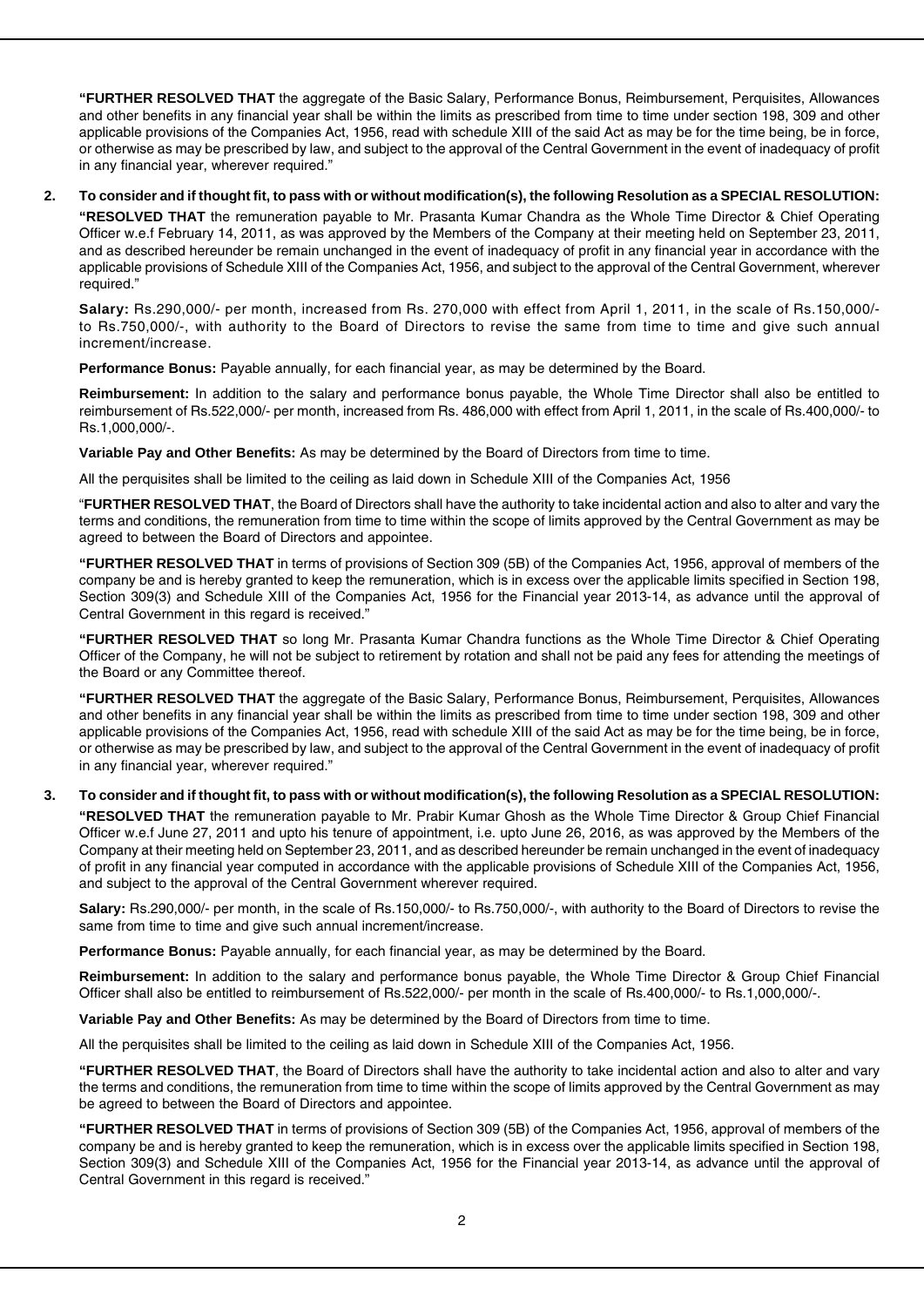**"FURTHER RESOLVED THAT** so long Mr. P. K. Ghosh functions as the Whole Time Director & Group Chief Financial Officer of the Company, he will not be subject to retirement by rotation and shall not be paid any fees for attending the meetings of the Board or any Committee thereof.

**"FURTHER RESOLVED THAT** the aggregate of the Basic Salary, Performance Bonus, Reimbursement, Perquisites, Allowances and other benefits in any financial year shall be within the limits as prescribed from time to time under section 198, 309 and other applicable provisions of the Companies Act, 1956, read with schedule XIII of the said Act as may be for the time being, be in force, or otherwise as may be prescribed by law, and subject to the approval of the Central Government in the event of inadequacy of profit in any financial year, wherever required."

By Order of the Board

For **McNally Bharat Engineering Company Limited**

Place: Kolkata **Sukanta Chattopadhyay** Date: November 13, 2013 **VP – Commercial & Company Secretary**

# **NOTES**

- 1. Explanatory Statement pursuant to Section 102 of the Companies Act, 2013 setting out the material facts pertaining to the Resolution are annexed hereto along with a Postal Ballot Form for your consideration.
- 2. The Board of Directors of the Company has appointed Mr. Atul Kumar Labh, Practicing Company Secretary, as the Scrutinizer for conducting Postal Ballot process in a fair and transparent manner. After completion of his scrutiny, he will submit his report to the Chairman and in his absence to the Managing Director/ Directors of the Company.
- 3. The Postal Ballot Form and self addressed, pre-paid postage envelopes, are enclosed for use of the shareholders and it bears the address to which the duly completed Postal Ballot Forms are sent.
- 4. The shareholders are requested to read carefully the instructions printed on the reverse of the Postal Ballot Form and return the Form (Original) duly completed and signed in the attached self addressed, pre-paid postage envelopes so as to reach the Scrutinizer on or before the close of the business hours on December 23, 2013.
- 5. A copy of all the documents referred to in the accompanying explanatory statement are open to inspection at the Registered Office of the Company on all working days, except Saturdays, Sundays & holidays, between 11.00 am to 3.00 pm up to the date of declaration of the results of the Postal Ballot.
- 6. The Special Resolution mentioned above shall be declared as passed if the number of votes cast in its favour are not less than three times the number of votes cast, if any, against the said Resolution.

# **EXPLANATORY STATEMENT PURSUANT TO SECTION 102 OF THE COMPANIES ACT, 2013**

The following explanatory statement pursuant to provisions of Section 102 of the Companies Act, 2013, sets out all material facts relating to the business items of the accompanying notice.

## **ITEM NO.1**

Mr. Deepak Khaitan was appointed on September 23, 2011 as the Executive Chairman by the Members of the Company for a period of 5 years on the following terms and conditions and remuneration package as described hereunder.

**Salary:** Rs. 1,250,000/- per month currently, in the scale of Rs. 1,000,000 to Rs. 5,000,000, with authority to the Board of Directors to revise the same from time to time and give such annual increment/increase.

**House Rent Allowance:** Free furnished accommodation with the cost of gas, electricity, water, soft furnishings and telephone will be borne by the Company. In case no accommodation is provided to the Executive Chairman, he will be paid House Rent Allowance at the rate of 60% of his salary.

**Performance Bonus:** Payable annually, for each financial year, as may be determined by the Board.

Variable Pay and Other Benefits like Reimbursement of Expenses incurred for and on behalf of the Company and Medical Reimbursement: As may be determined by the Board of Directors from time to time.

All the perquisites shall be limited to the ceiling as laid down in Schedule XIII to the Companies Act, 1956

Provided that –

- 1) For the purpose of calculating the above ceiling, perquisites and allowances shall be evaluated as per Income Tax Rules, wherever applicable. In the absence of such Rules, perquisites and allowances shall be evaluated at actual cost.
- 2) The Company's contributions to the Provident Fund Scheme and the Superannuation Fund Scheme in accordance with the Company's rules and regulations in force from time to time, shall not be included in the computation of the ceiling on perquisites to the extent these, either singly or put together, are not taxable, under Income Tax Act, 1961.
- 3) The Company's contributions to the Gratuity Fund in accordance with the Rules of the Company shall not be included in the computation of ceiling on perquisites.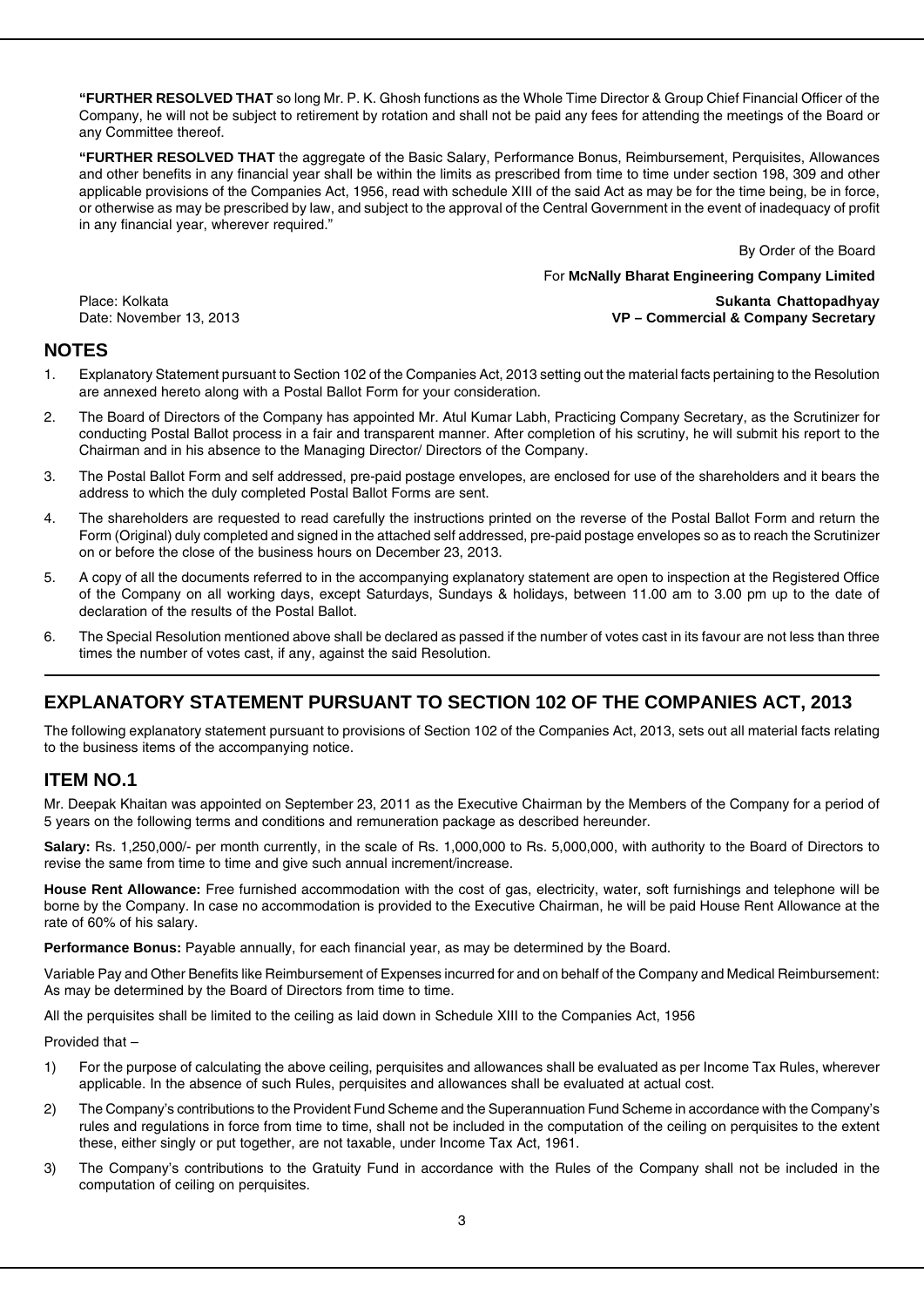- 4) Encashment of leave at the end of the tenure shall not be included in the computation of limits for the remuneration or perquisites/ allowances aforesaid.
- 5) Provision for the use of the Company's car for official duties and telephone at residence (including payment for local calls and long distance calls) shall not be included in the computation of ceiling of perquisites.
- 6) The total remuneration payable to the Executive Chairman by way of Salary, performance bonus and perquisites shall not exceed 5%, and along with other Whole Time Directors, if, any, 10% of the entire profit of the Company, calculated in accordance with Sections 198 and 309 of the Companies Act, 1956. In the event of absence or inadequacy of profit during the period, the Executive Chairman shall be paid the above remuneration as minimum remuneration.

The financial payouts as to be made to Mr. Deepak Khaitan may be treated as his financial interest in the proposed resolution. Mr. Deepak Khaitan holds no shares of the Company. Apart from Mr. Deepak Khaitan in his personal capacity and except with Mr. Aditya Khaitan and Mr. Amritanshu Khaitan, who are his brother and son respectively, no other director or relative of such director or any other key managerial personnel of the Company are interested or concerned in the proposed resolution in any manner.

The above statement may be treated as an abstract, u/s 302 of the Companies Act, 1956, on the terms and conditions for appointment and remuneration payable to Mr. Deepak Khaitan.

Information required to be given as per Part-II of Schedule-XIII to the Companies Act, 1956

# **INFORMATION ABOUT THE APPOINTEE**

#### **1. Background Details :**

Mr. Deepak Khaitan is the eldest son of Mr. B.M. Khaitan and a renowned industrialist. Mr. Khaitan's company Eveready Industries India Limited is one of the most renowned and enduring FMCG companies with the operations entrenched in the country for over 100 years. He has in-depth exposure to and over 30 years of experience in steering diverse business enterprises in India and has gained considerable experience and expertise in management of Tea, Batteries and Engineering Industries. Based on his leadership, your Company has grown from a small turnover of Rs 123 Crore (approx), during FY 1995-96, to the present level having Order backlog of more than Rs.7000 Crores.

Mr. Khaitan is the Executive Chairman of McNally Bharat Engineering Co. Ltd and Non-Executive Vice-Chairman of Eveready Industries India Limited, Chairman of McNally Sayaji Engineering Limited and a Director of the Williamson Magor Group of Companies along with Directorship in many other companies. Mr. Deepak Khaitan secured First class in B.Com (Hons.) from St. Xaviers College and thereafter moved to Geneva to complete his MBA.

#### **2. Past Remuneration :**

*(Figures in Rs.)*

| Period          | <b>Salary</b>  |            | <b>Perquisites &amp;</b><br><b>Allowances</b> | Commission<br>bonus and         | <b>Others</b><br>includingretirals | Total         |
|-----------------|----------------|------------|-----------------------------------------------|---------------------------------|------------------------------------|---------------|
|                 | <b>From</b>    | То         |                                               | performance<br>linked incentive |                                    |               |
| August 12, 2011 | March 31, 2012 | 14,143,548 | 2,316,480                                     |                                 | 1,185,000.00                       | 17,645,028.00 |
| April 1, 2012   | March 31, 2013 | 20.200.215 | 2,250,000                                     | $\overline{\phantom{0}}$        | 8,178,269.85                       | 30,628,484.85 |

#### **3. Job profile and their suitability :**

Mr. Deepak Khaitan, as the Executive Chairman, is responsible for overall management of the Company under the supervision of the Board of Directors of the Company. Considering his background, experience and qualification Mr. Deepak Khaitan is most suitable to perform his duties.

#### **4. Remuneration Proposed :**

As mentioned in the Resolution and Explanatory Statement.

#### **5. Comparative Remuneration, Profile with respect to industry :**

The proposed remuneration is commensurate with the remuneration package of the senior management executive in the similar companies as well as industrial norms, function of the Executive Chairman, magnitude of the company, nature and extent of operation.

#### **6. Pecuniary Relationship :**

Mr. Deepak Khaitan is a Promoter Director of the Company. Apart from receiving remuneration as mentioned above, Mr. Deepak Khaitan has no other financial interests in the Company. Mr. Deepak Khaitan is not related to any other managerial personnel of the Company except with Mr. Aditya Khaitan and Mr. Amritanshu Khaitan, who are his brother and son respectively.

## **ITEM NO.2**

Mr. Prasanta Kumar Chandra was appointed on September 23, 2011 as the Whole Time Director & Chief Operating Officer of the Company by the Members of the Company for a period of 5 years on the following terms and conditions and remuneration package as described hereunder.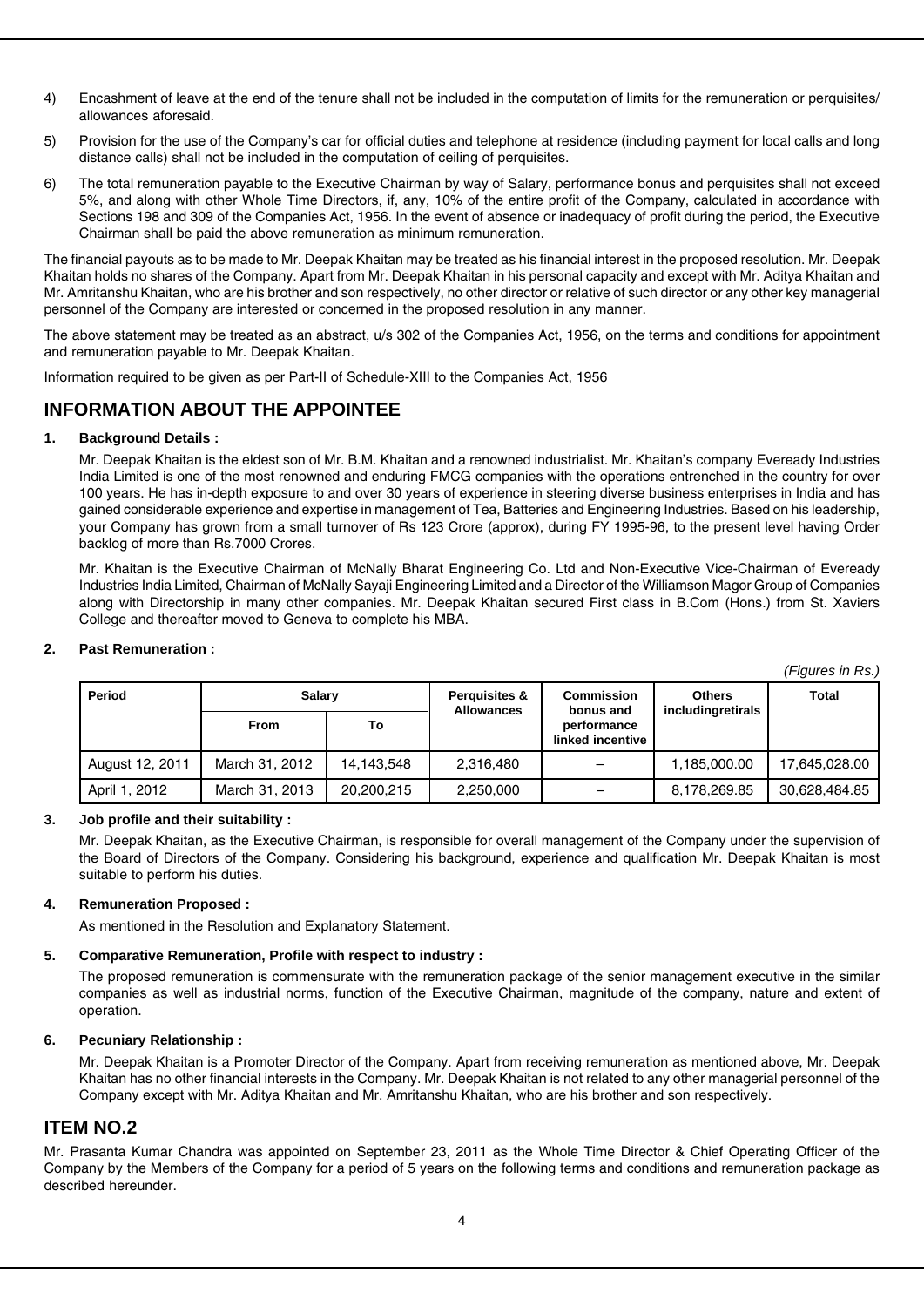**Salary:** Rs.290,000/- per month, increased from Rs. 270,000 with effect from April 1, 2011, in the scale of Rs.150,000/- to Rs.750,000/-, with authority to the Board of Directors to revise the same from time to time and give such annual increment/increase.

**Performance Bonus:** Payable annually, for each financial year, as may be determined by the Board.

**Reimbursement:** In addition to the salary and performance bonus payable, the Whole Time Director shall also be entitled to reimbursement of Rs. 522,000/- per month, increased from Rs. 486,000 with effect from April 1, 2011, in the scale of Rs.400,000/- to Rs.1,000,000/-.

**Variable Pay and Other Benefits:** As may be determined by the Board of Directors from time to time.

All the perquisites shall be limited to the ceiling as laid down in Schedule XIII of the Companies Act, 1956

Provided that –

- 1) For the purpose of calculating the above ceiling, perquisites and allowances shall be evaluated as per Income Tax Rules, wherever applicable. In the absence of such Rules, perquisites and allowances shall be evaluated at actual cost.
- 2) The Company's contributions to the Provident Fund Scheme and the Superannuation Fund Scheme in accordance with the Company's rules and regulations in force from time to time, shall not be included in the computation of the ceiling on perquisites to the extent these, either singly or put together, are not taxable, under Income Tax Act, 1961.
- 3) The Company's contributions to the Gratuity Fund in accordance with the Rules of the Company shall not be included in the computation of ceiling on perquisites.
- 4) Encashment of leave at the end of the tenure shall not be included in the computation of limits for the remuneration or perquisites/ allowances aforesaid.
- 5) Provision for the use of the Company's car for official duties and telephone at residence (including payment for local calls and long distance calls) shall not be included in the computation of ceiling of perquisites.
- 6) The total remuneration payable to the Whole Time Director & Chief Operating Officer by way of Salary, performance bonus and perquisites shall not exceed 5%, and along with other Whole Time Directors, if, any, 10% of the entire profit of the Company, calculated in accordance with Sections 198 and 309 of the Companies Act, 1956. In the event of absence or inadequacy of profit during the period, the Whole Time Director & Chief Operating Officer shall be paid the above remuneration as minimum remuneration.

The financial payouts as to be made to Mr. Prasanta Kumar Chandra may be treated as his financial interest in the proposed resolution. Mr. Prasanta Kumar Chandra holds 1,000 shares of the Company. Apart from Mr. Prasanta Kumar Chandra in his personal capacity no other director or relative of such director or any other key managerial personnel of the Company are interested or concerned in the proposed resolution in any manner.

The above statement may be treated as an abstract, u/s 302 of the Companies Act, 1956, on the terms and conditions for appointment and remuneration payable to Mr. P.K. Chandra.

Information required to be given as per Part-II of Schedule-XIII to the Companies Act, 1956

# **INFORMATION ABOUT THE APPOINTEE**

#### **1. Background Details :**

Mr. Prasanta Kumar Chandra is a Mechanical Engineer, a Cost Accountant and has done his Post-graduation in Marketing Management. He has a brilliant academic record to his credit. He was 1977 batch all-branch topper in engineering from Bengal Engineering College, Shibpore. Later he secured All India First Rank in ICWAI final examination in 1984.

He has approximately 30 years of experience in various Multi-National and professionally managed Companies located at Kolkata, Mumbai and Jakarta (Indonesia) in the field of Design & Engineering, Manufacturing, Project Management, Operations Management and Corporate Planning.

He has been associated with various Institutes like the Institute of Cost & Works Accountants - India and the Mumbai University Master of Management Science Programme as a part-time Faculty Member on Finance Management, Management Accounting, Operations Management, Project Management etc. He has also acted as a UNDP Consultant at Dhaka for conducting a training programme at Institute of Cost & Management Accountants Bangladesh for management subjects, including Project Cost Control.

#### **2. Past Remuneration :**

| Period        | <b>Salary</b>  |                | Perquisites &<br><b>Allowances</b> | <b>Commission</b><br>bonus and  | <b>Others</b><br>includingretirals | Total         |
|---------------|----------------|----------------|------------------------------------|---------------------------------|------------------------------------|---------------|
|               | <b>From</b>    | То             |                                    | performance<br>linked incentive |                                    |               |
| April 1, 2011 | March 31, 2012 | 111.129.400.00 | 10,800.00                          | 1,600,000.00                    | 1.061.400.00                       | 13,801,600.00 |
| April 1, 2012 | March 31, 2013 | 11,705,400.00  | 0                                  | 2,600,000.00                    | 1.127.100.00                       | 15.432.500.00 |

*(Figures in Rs.)*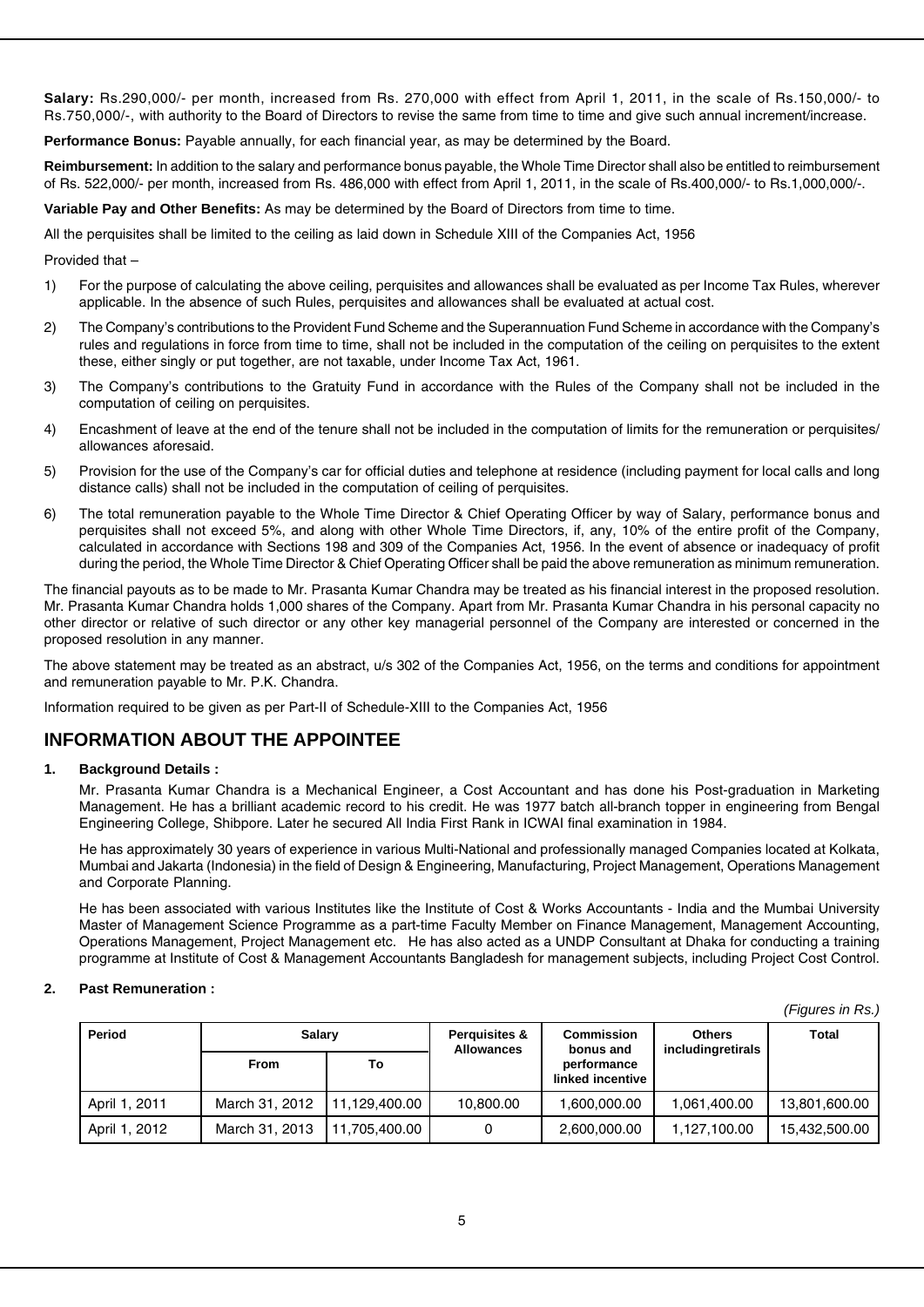#### **3. Job profile and their suitability :**

Mr. P.K. Chandra, as the Whole Time Director & Chief Operating Officer, is responsible for overall project management of the Company under the supervision of the Executive Chairman and the Board of Directors of the Company. Considering his background, experience and qualification Mr. P.K. Chandra is most suitable to perform his duties.

#### **4. Remuneration Proposed :**

As mentioned in the Resolution and Explanatory Statement.

#### **5. Comparative Remuneration, Profile with respect to industry :**

The proposed remuneration is commensurate with the remuneration package of the senior management executive in the similar companies as well as industrial norms, function of the Whole Time Director & Chief Operating Officer, magnitude of the company, nature and extent of operation.

#### **6. Pecuniary Relationship :**

Apart from receiving the aforesaid remuneration Mr. P.K. Chandra has no pecuniary relationship with the Company. He is not related to any other managerial personnel of the Company.

## **ITEM NO. 3**

Mr. Prabir Kumar Ghosh was appointed on September 23, 2011, as the Whole Time Director & Group Chief Financial Officer of the Company by the Members of the Company for a period of 5 years on the following terms and conditions and remuneration package as described hereunder:

**Salary:** Rs.290,000/- per month, in the scale of Rs.150,000/- to Rs.750,000/-, with authority to the Board of Directors to revise the same from time to time and give such annual increment/increase.

**Performance Bonus:** Payable annually, for each financial year, as may be determined by the Board.

**Reimbursement:** In addition to the salary and performance bonus payable, the Whole Time Director & Group Chief Financial Officer shall also be entitled to reimbursement of Rs.522,000/- per month in the scale of Rs.400,000/- to Rs.1,000,000/-.

**Variable Pay and Other Benefits:** As may be determined by the Board of Directors from time to time.

All the perquisites shall be limited to the ceiling as laid down in Schedule XIII of the Companies Act, 1956.

Provided that –

- 1) For the purpose of calculating the above ceiling, perquisites and allowances shall be evaluated as per Income Tax Rules, wherever applicable. In the absence of such Rules, perquisites and allowances shall be evaluated at actual cost.
- 2) The Company's contributions to the Provident Fund Scheme and the Superannuation Fund Scheme in accordance with the Company's rules and regulations in force from time to time, shall not be included in the computation of the ceiling on perquisites to the extent these, either singly or put together, are not taxable, under Income Tax Act, 1961.
- 3) The Company's contributions to the Gratuity Fund in accordance with the Rules of the Company shall not be included in the computation of ceiling on perquisites.
- 4) Encashment of leave at the end of the tenure shall not be included in the computation of limits for the remuneration or perquisites/ allowances aforesaid.
- 5) Provision for the use of the Company's car for official duties and telephone at residence (including payment for local calls and long distance calls) shall not be included in the computation of ceiling of perquisites.
- 6) The total remuneration payable to the Whole Time Director & Group Chief Financial Officer by way of Salary, performance bonus and perquisites shall not exceed 5%, and along with other Whole Time Directors, if, any, 10% of the entire profit of the Company, calculated in accordance with Sections 198 and 309 of the Companies Act, 1956. In the event of absence or inadequacy of profit during the period, the Whole Time Director & Group Chief Financial Officer shall be paid the above remuneration as minimum remuneration.

The financial payouts as to be made to Mr. Prabir Kumar Ghosh may be treated as his financial interest in the proposed resolution. Mr. Prabir Kumar Ghosh holds 1,750 shares of the Company. Apart from Mr. Prabir Kumar Ghosh in his personal capacity no other director or relative of such director or any other key managerial personnel of the Company are interested or concerned in the proposed resolution in any manner.

The above statement may be treated as an abstract, u/s 302 of the Companies Act, 1956, on the terms and conditions for appointment and remuneration payable to Mr. Prabir Kumar Ghosh.

Information required to be given as per Part-II of Schedule-XIII to the Companies Act, 1956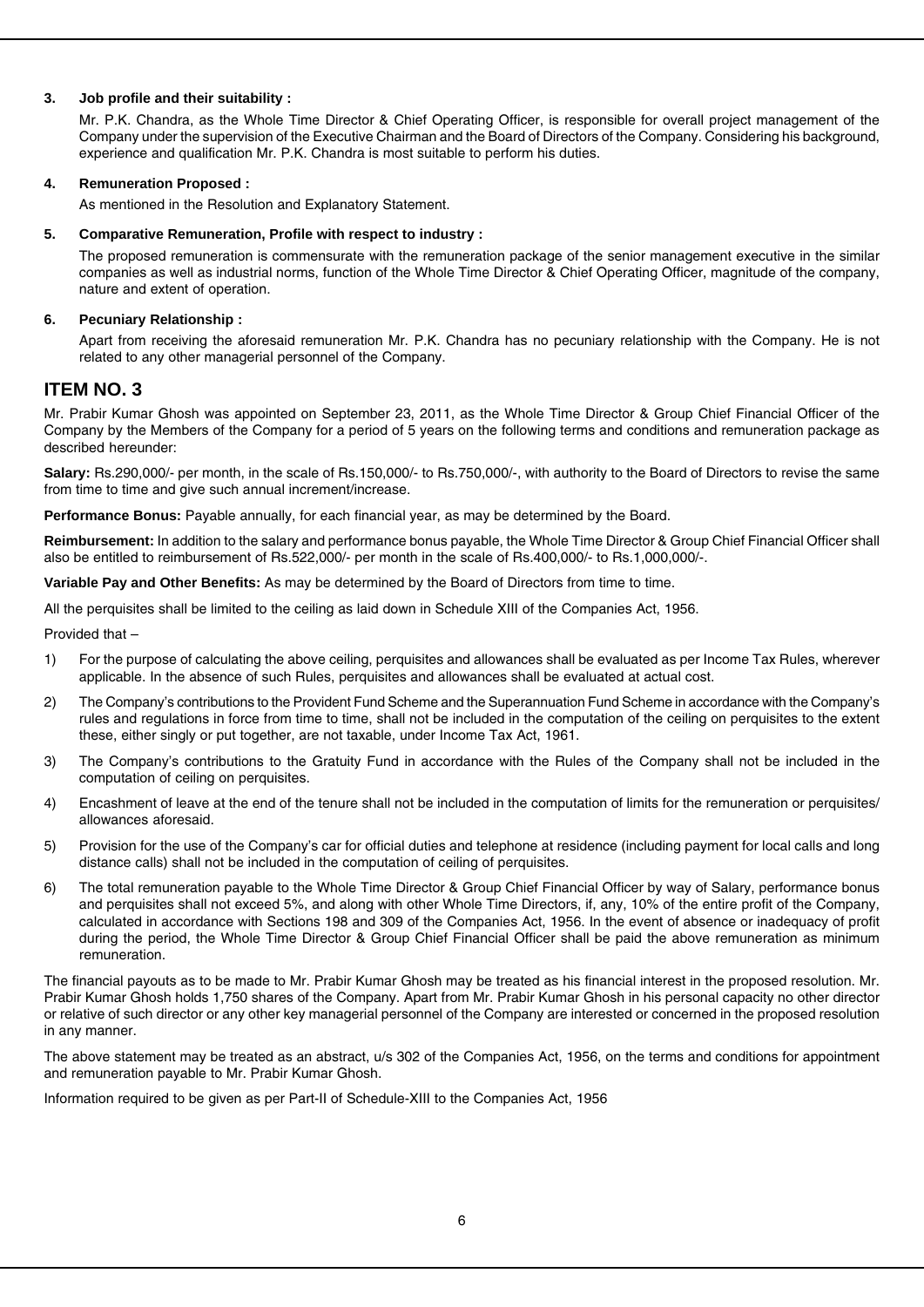# **INFORMATION ABOUT THE APPOINTEE:**

## **1. Background Details :**

Mr. Prabir Kumar Ghosh is a qualified Chartered Accountant (trained in Price Waterhouse) with over 25 years of experience in the areas of Financial Policies and Systems, Corporate Finance, Treasury Management, Manufacturing Accounting, International Finance including GDR, ECB & Suppliers credit, Taxation, Commercial Function including export, import, purchase, exim matters, handling and leading techno--commercial team for large projects, information system development, General Management, Industrial relations and Corporate Strategy. Till 1998 he was Sr Vice-President (Treasury), heading financial & commercial functions of India Foils Limited. Between 1999-2001 he served as President in IFB Agro Industries Ltd., having businesses in distillery, Liquor, marine processing and export. Since November 2001, he is working as Chief Financial Officer in MBE. He has played a crucial role in reengineering process and repositioning of the Company to its current form.

He is serving as an active member in different committees and sub-committees (both in Eastern India and at national level) of CII, Bengal Chamber, and Indian Chamber. Mr. Ghosh also is a visiting guest faculty of Globsyn Business School.

#### **2. Past Remuneration :**

*(Figures in Rs.)*

| Period        | <b>Salary</b>  |               | Perquisites &<br><b>Allowances</b> | <b>Commission</b><br>bonus and  | <b>Others</b><br>includingretirals | Total         |
|---------------|----------------|---------------|------------------------------------|---------------------------------|------------------------------------|---------------|
|               | <b>From</b>    | To            |                                    | performance<br>linked incentive |                                    |               |
| April 1, 2011 | March 31, 2012 | 11.129.400.00 | 1,40,487.00                        | 1,600,000.00                    | 1,061,400.00                       | 13,931,287.00 |
| April 1, 2012 | March 31, 2013 | 11.765.241.00 | 6.060.00                           | 2,600,000.00                    | 1.142.100.04                       | 15,513,401.04 |

#### **3. Job profile and their suitability :**

Mr. Prabir Kumar Ghosh, as the Whole Time Director & Group Chief Financial Officer, is responsible for overall Financial Management of the Company as well as the Group Companies under the supervision of the Executive Chairman and the Board of Directors of the Company. Considering his background, experience and qualification, Mr. P.K. Ghosh is most suitable to perform his duties.

#### **4. Remuneration Proposed :**

As mentioned in the Resolution and Explanatory Statement.

#### **5. Comparative Remuneration, Profile with respect to industry :**

The proposed remuneration is commensurate with the remuneration package of the senior management executive in the similar companies as well as industrial norms, function of the Whole Time Director & Group Chief Financial Officer, magnitude of the company, nature and extent of operation.

#### **6. Pecuniary Relationship :**

Apart from receiving the aforesaid remuneration Mr. Prabir Kumar Ghosh has no pecuniary relationship with the Company. He is not related to any other managerial personnel of the Company.

# **GENERAL INFORMATION:**

**1. Nature of Industry** Engineering, Procurement and Construction (EPC) line of activities.

## **2. Date of commencement of commercial production**

This is an active Company and is in operation since 1961.

#### **3. Financial Performance based on given indicators**

For the financial year ended March 31, 2013 –

| Turnover                   | Rs. 218,324.78 lacs         |
|----------------------------|-----------------------------|
| Expenses                   | Rs. 213,393.42 lacs         |
| <b>Profit Before Taxes</b> | Rs. 5,662.09 lacs           |
| <b>Tax Expense</b>         | Rs. 1,799.28 lacs           |
| <b>Profit After Taxes</b>  | Rs. 3,862.81 lacs           |
| Earnings per Equity Share  | Rs. 12.40 (Basic & Diluted) |